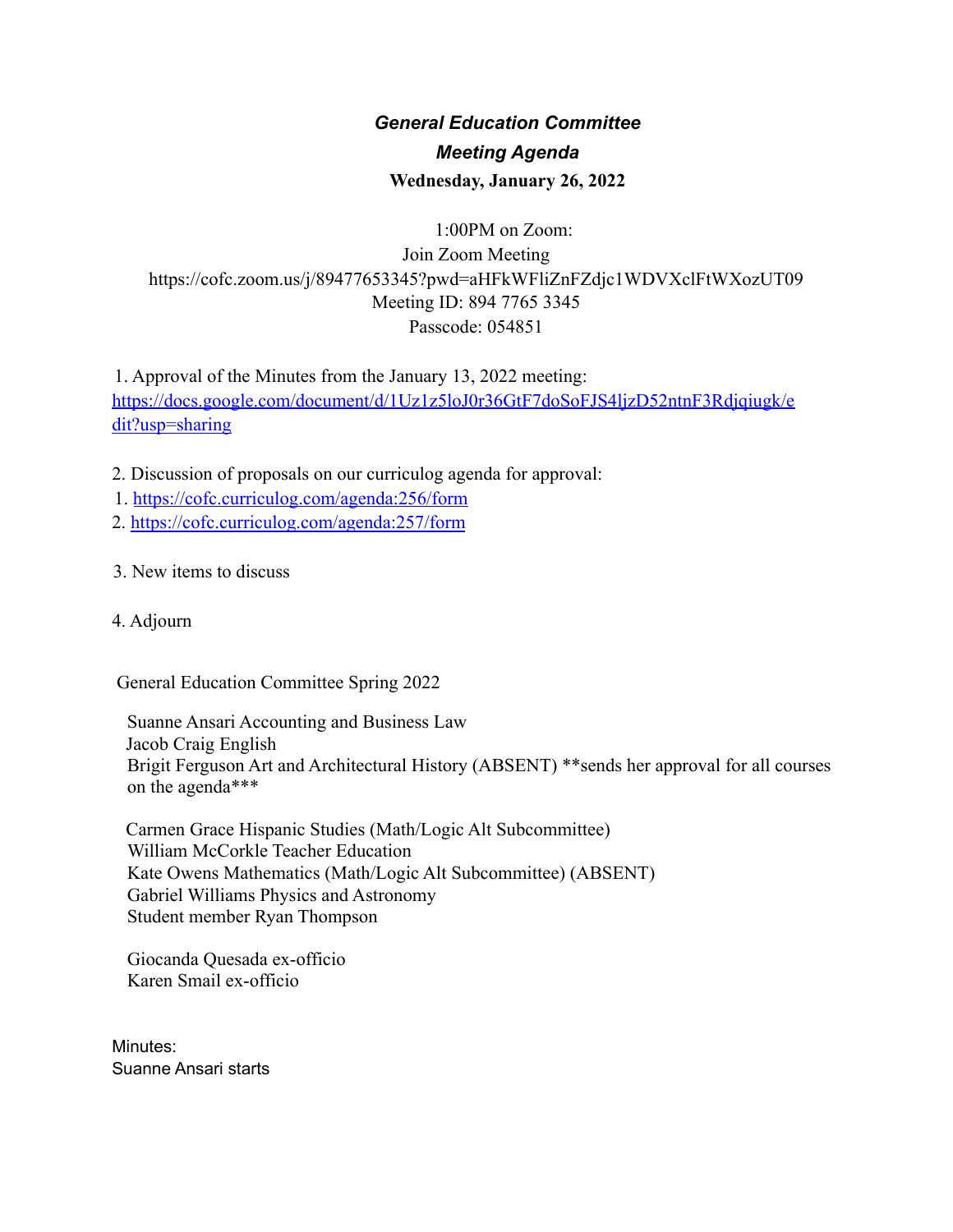Introducing student member: Ryan Thompson, SGA Representative and Student Body President

Reach Act Subcommittee

- This is coming together from Speaker Lewis
- Meeting tomorrow and it is unlikely that anything will be decided this semester that would change the FDR proposals

REI

- Hinges on the BOT meetings this week
- Should be able to proceed as planned to have a director of this program and courses
- May appoint a separate committee to read over REI proposals
- In the future we should only see a trickle of REI courses instead of the flood of courses to get it established

ASL

- Leah Martin and Megan Guthrie will be presenting at faculty senate about American Sign Language
- Karen Smail mentioned that this has been proposed in the past and make sure that there is buy in from LWCA
- Ryan mentioned SGA's involvement in this initiative and the history that has been done and that LWCA and Provost Austin is aware of this

*Meetings from the January 13th meeting were approved via motion*

Discussion of Curriculog Proposals

POLI 387

- REI US context
- Just changed the course number to Poli 280
- Cross listed as gen ed humanities course

*Motion to approved by Gabriel Approved*

### THTR 212

- History of American Theater
- FDR course
- Edited to fit the Reach Act by Susan Katwinkle, former chair of the Gen Ed Committee
- Instead of indicating that course texts are Federalist papers selected, she specified which Federalist papers so that it fits the act.

*Motion to approve by Jacob*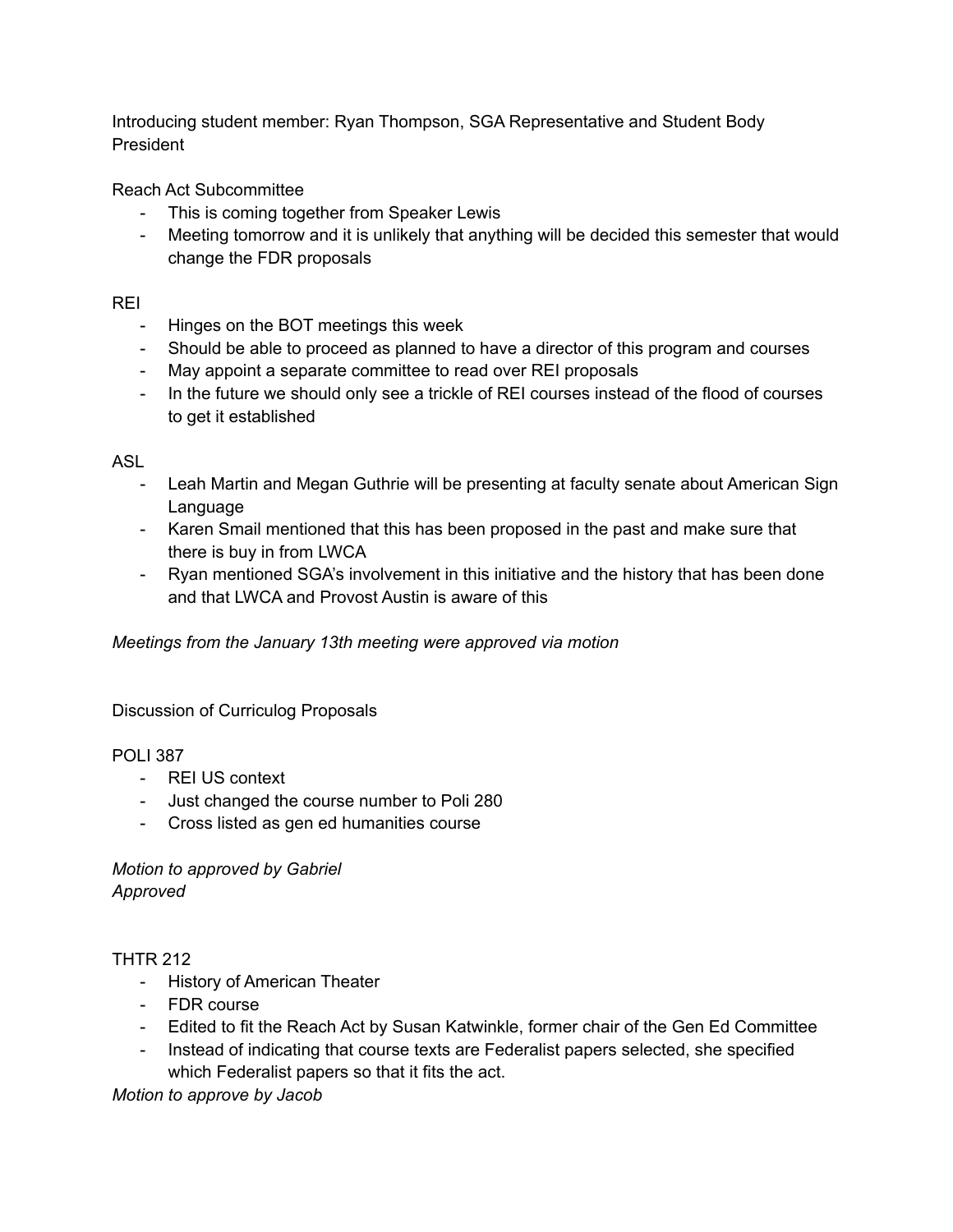#### *Approved*

#### ARTH 212

- Paper #2 is 25% of the grade, 8-10 page paper

#### ARTH 213

- Approved by Karen Smail
- Karen approves based on the SLOs and syllabus, does not make it a judgment on the general education, just clearing it at the syllabus stage and are attached as should be
- Does not judge the course itself
- Paper #2 is 20% of the grade

## *Motion to approve ARTH 212 AND 213 Approved*

HIST 117

- REI GLOBAL
- Karen- these will be both also be part of the gen ed history as well

-

#### HIST 118

- REI GLOBAL
- Karen- these will be both also be part of the gen ed history as well

-

*Motion to approve by Grace Approved*

HIST 213/JWST 260

- General education for history
- Cross Listed as jwst 260
- JWST 260 is a new course
- Both have to be gen eds and had to be worked out with Jewish studies

*Motion to approve by Gabriel Approved*